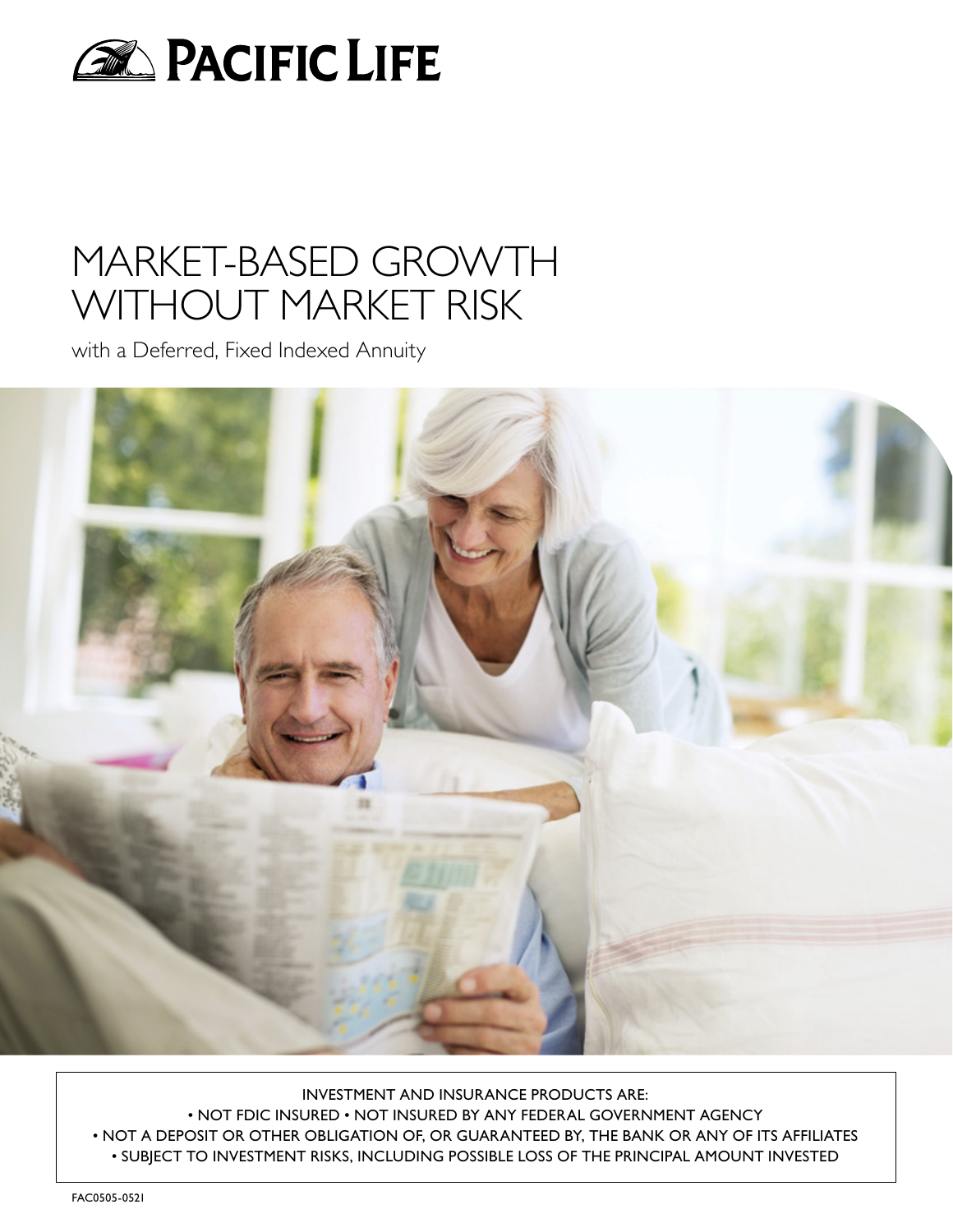## PARTICIPATE IN MARKET GAINS. LOSE NOTHING WHEN MARKETS DECLINE.

A deferred, fixed indexed annuity (FIA) is a long-term contract that guarantees you'll never lose money due to market performance. That's because your money is not directly invested in the market. Instead, you earn a rate of interest linked to a market index, such as the S&P 500® index. One index-linked interest-crediting option you can choose is a **Participation Rate option.**

A Participation Rate interest-crediting option simply means you participate in a portion of the index return. The index return is calculated based on the change in the index price over an entire contract year. In any year when the index rises, you may receive a percentage of the return. For years in which the index performance is negative, you will not earn interest, but you will not lose money either. To provide higher participation rates, some options may deduct an amount known as a spread from the index return after the participation rate is applied.



**The example on the following page looks at historical S&P 500® index price returns over a 50-year period to:**

- **o** Determine how many times the index return was positive and negative for each year in this time frame.
- **o** Show the amount of interest that would be credited to a FIA contract using a Participation Rate option with a hypothetical participation rate of 45% and 2% spread.

All guarantees are subject to the claims-paying ability and financial strength of the issuing insurance company. Insurance products are issued by Pacific Life Insurance Company. Product availability and features may vary by state.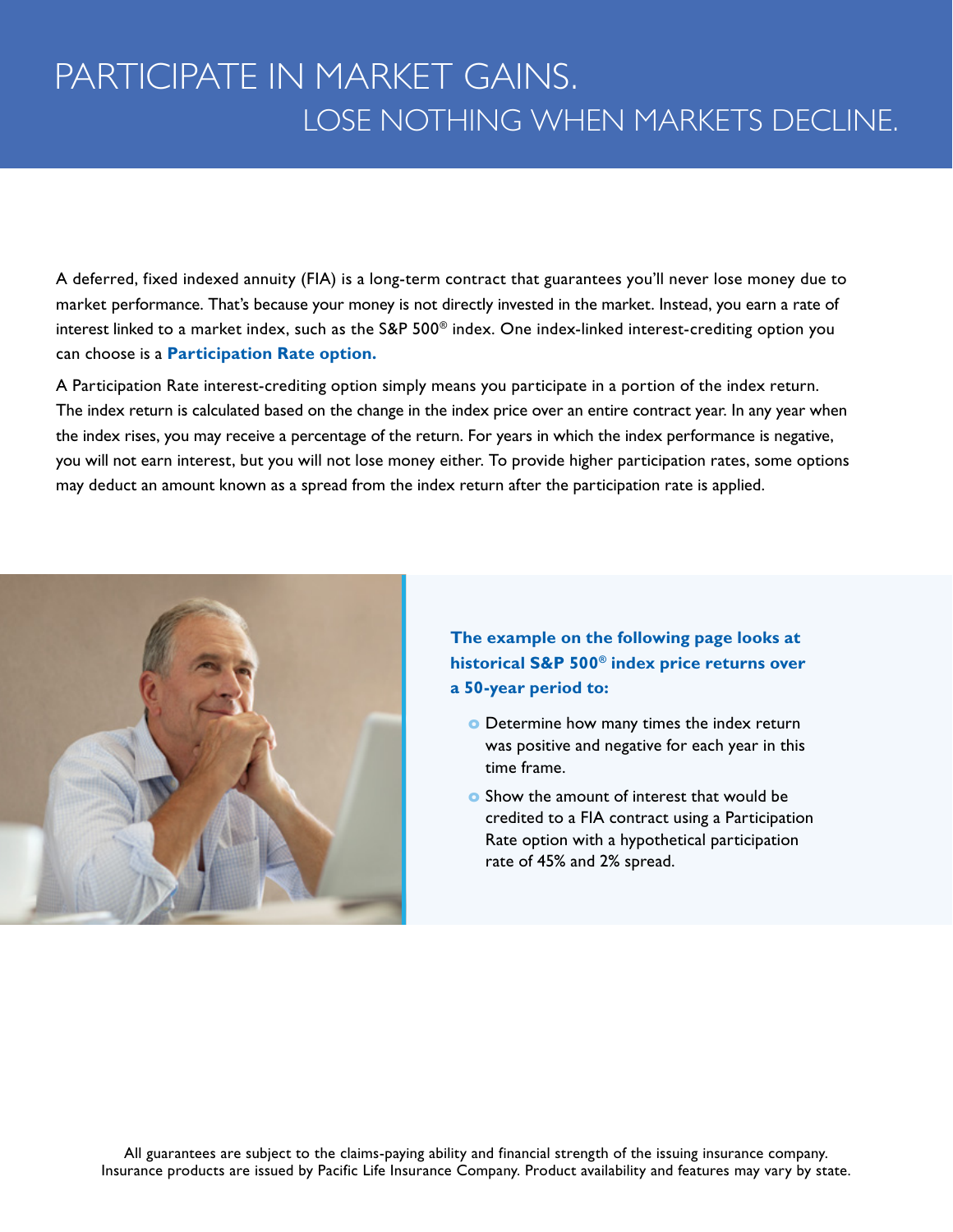## Annual S&P 500® Index Calendar-Year Price Returns from 1971–2020

During this 50-year period, the S&P 500® index return was negative 13 times, and returned 10% or more 28 times.

| <b>Upside Potential</b>                                                                                                                  |                |                                    |                      | <b>Downside Protection</b>                                                                                                                                                              |
|------------------------------------------------------------------------------------------------------------------------------------------|----------------|------------------------------------|----------------------|-----------------------------------------------------------------------------------------------------------------------------------------------------------------------------------------|
| <b>S&amp;P 500<sup>®</sup> Index</b><br><b>Price Returns</b>                                                                             |                |                                    | 10% or More 28 Times | <b>Negative</b>                                                                                                                                                                         |
|                                                                                                                                          | $0\% - 9.99\%$ | $10\% - 19.99\%$                   | 20% or More          |                                                                                                                                                                                         |
|                                                                                                                                          | 9 Times        | <b>15 Times</b>                    | 13 Times             | <b>13 Times</b>                                                                                                                                                                         |
|                                                                                                                                          |                | 19.53% (1999)                      |                      |                                                                                                                                                                                         |
|                                                                                                                                          |                | 19.42% (2017)                      |                      |                                                                                                                                                                                         |
|                                                                                                                                          |                | 19.15% (1976)                      | 34.11% (1995)        |                                                                                                                                                                                         |
|                                                                                                                                          |                | 17.27% (1983)                      | 31.55% (1975)        |                                                                                                                                                                                         |
|                                                                                                                                          |                | 16.26% (2020)                      | 31.01% (1997)        |                                                                                                                                                                                         |
|                                                                                                                                          |                | 15.63% (1972)                      | 29.60% (2013)        |                                                                                                                                                                                         |
|                                                                                                                                          | 9.54% (2016)   | 14.76% (1982)                      | 28.88% (2019)        |                                                                                                                                                                                         |
|                                                                                                                                          | 8.99% (2004)   | 14.62% (1986)                      | 27.25% (1989)        |                                                                                                                                                                                         |
|                                                                                                                                          | 7.06% (1993)   | 13.62% (2006)                      | 26.67% (1998)        |                                                                                                                                                                                         |
|                                                                                                                                          | 4.46% (1992)   | 13.41% (2012)                      | 26.38% (2003)        |                                                                                                                                                                                         |
|                                                                                                                                          | 3.53% (2007)   | 12.78% (2010)                      | 26.33% (1985)        |                                                                                                                                                                                         |
|                                                                                                                                          | 3.00% (2005)   | 12.40% (1988)                      | 26.31% (1991)        |                                                                                                                                                                                         |
|                                                                                                                                          | 2.03% (1987)   | 12.31% (1979)                      | 25.77% (1980)        |                                                                                                                                                                                         |
|                                                                                                                                          | 1.40% (1984)   | 11.39% (2014)                      | 23.45% (2009)        |                                                                                                                                                                                         |
|                                                                                                                                          | 1.06% (1978)   | 10.79% (1971)                      | 20.26% (1996)        |                                                                                                                                                                                         |
| % Credited to                                                                                                                            |                |                                    |                      |                                                                                                                                                                                         |
| the Contract                                                                                                                             |                |                                    |                      |                                                                                                                                                                                         |
| Hypothetical 45%<br>participation rate,<br>minus 2% spread                                                                               |                | $0\% -2.49\%$ 2.5%-6.99% 7%-13.35% |                      | 0%                                                                                                                                                                                      |
| A FIA using the Participation Rate option would have captured a portion<br>of the gains while losing nothing when returns were negative. |                |                                    |                      | $-38.49\%$ (2008)<br>$-29.72\%$ (1974)<br>$-23.37\%$ (2002)<br>$-17.37\%$ (1973)<br>$-13.04\%$ (2001)<br>$-11.50\%$ (1977)<br>$-10.14\%$ (2000)<br>$-9.73\%$ (1981)<br>$-6.56\%$ (1990) |
|                                                                                                                                          |                |                                    |                      | $-6.24\%$ (2018)<br>$-1.54\%$ (1994)<br>$-0.73\%$ (2015)<br>$-0.003\%$ (2011)                                                                                                           |

For illustrative purposes only. **Past performance does not guarantee future results**. Example uses historical S&P 500® index calendar-year price returns from 1971–2020. Participation rates and spreads are subject to change. The index is not available for direct investment. The annualized rate of return of the S&P 500® index and the FIA with a Participation Rate option do not include the reinvestment of dividends. Your results may vary.